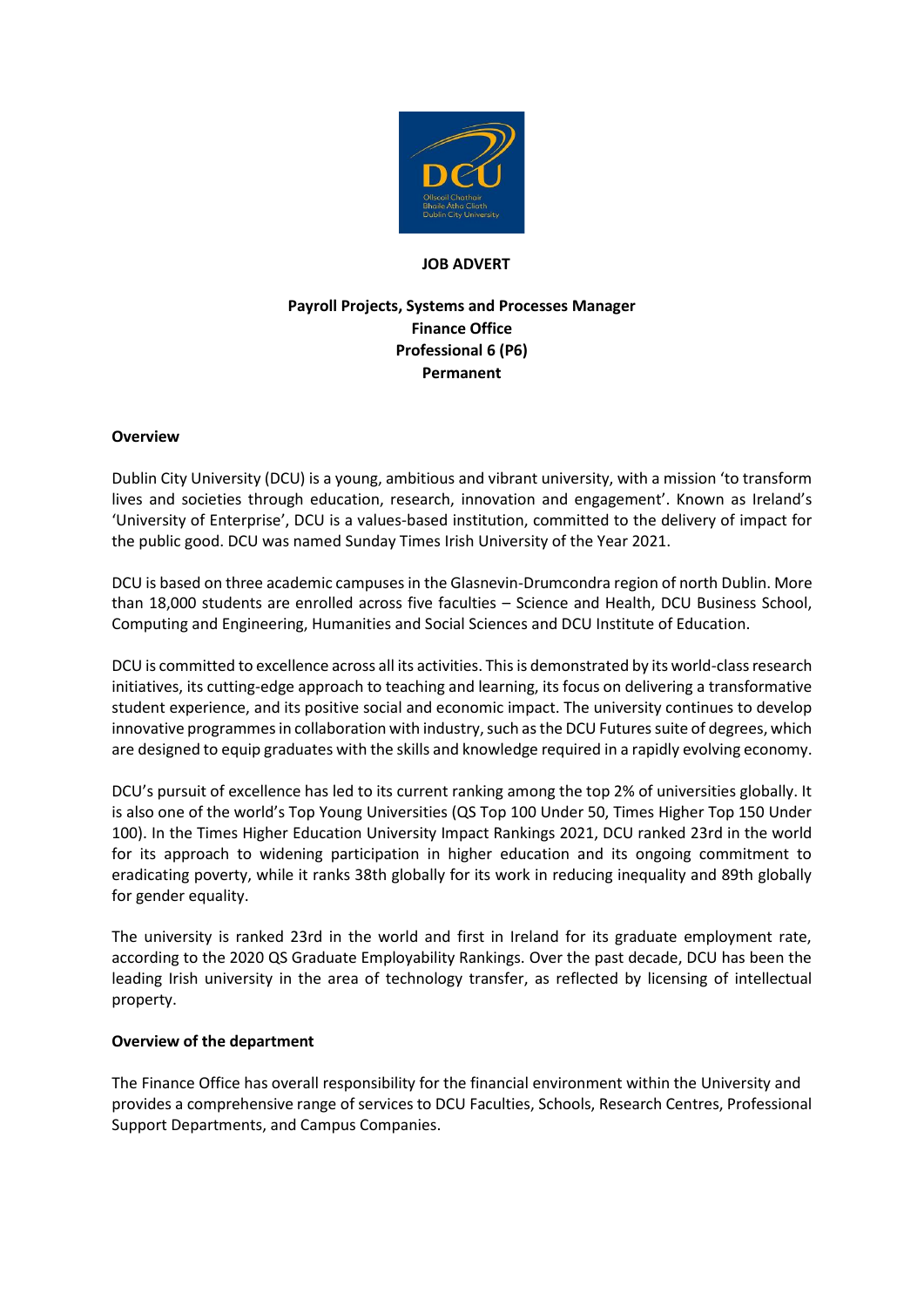### **Role Profile**

This Payroll Projects, Systems and Processes Manager role is part of the Operations Team, and supports the team delivering change across the recruit to pay cycle for the University and the DCU Commercial Group of companies. The role represents an exciting opportunity for the ideal candidate to manage across a range of process and system changes, aligned with the University's strategy for operational excellence and continuous improvement. Annual payroll and pensions processing including part-time and full-time staff is in the order of €130m per annum.

The role will contribute to the delivery of sustainable transformation through the creation and embedding of a lean methodology, to ensure an integrated finance service provision across operational, tactical, and strategic support for payroll processing and reporting.

The Payroll Projects, Systems and Processes Manager role will report to the Group Controller of Financial Operations and will liaise closely with other Finance Office teams, HR and IT teams, as well as with other colleagues within the University and subsidiary companies, and also with external stakeholders.

#### **Duties and Responsibilities**

Please refer to the job description for a list of duties and responsibilities associated with this role.

### **Qualifications and Experience**

#### **Essential:**

- Candidates must have a primary degree or equivalent NFQ level 7 in a relevant area.
- Applicants should be payroll qualified (e.g. IPASS or equivalent) with at least 10 years' relevant post qualification experience in the areas highlighted for the role, in a group organisation with similar scale and complexity.

#### **Desirable:**

- The candidate will have experience delivering on the key elements of this role. It is desirable that the candidate will have management experience necessary to deputise effectively for senior finance leadership roles, as required.
- It is also desirable that the candidate will have sufficient experience to be able to drive forward on the change agenda across the recruit to pay function.

Experience in a public sector payroll setting, experience of both Ireland and International payrolls, as well as project management experience, would be an advantage.

### **In addition, the successful candidate will have the following:**

Excellent written and oral communication skills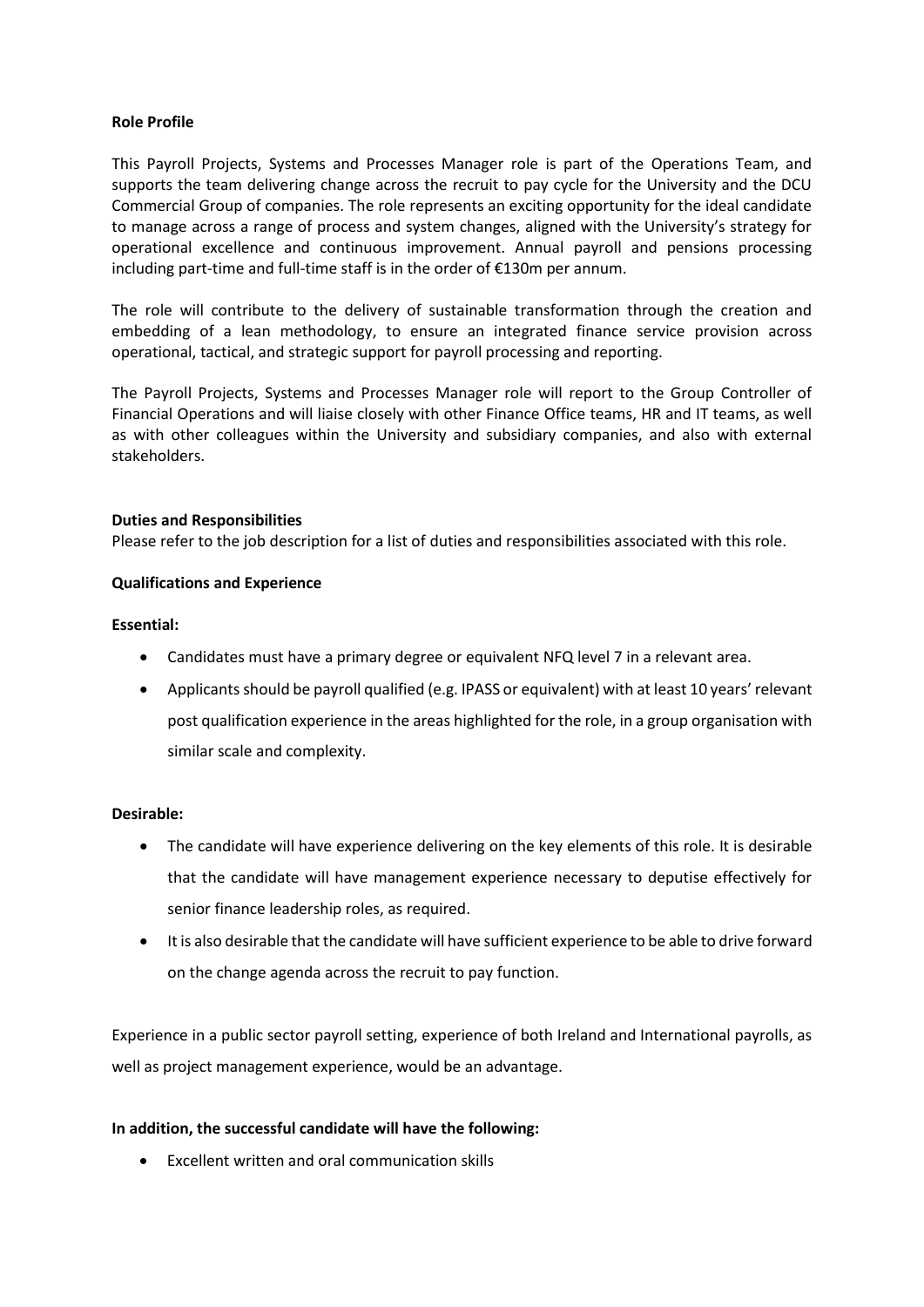- Self-motivation and have a proactive approach
- Ability to challenge current practices and approaches in a structured and constructive manner.
- Excellent interpersonal skills and ability to build positive relationships with other colleagues
- Ability to think strategically, with strong and creative analytical capabilities
- Excellent problem solving and decision making skills
- Ability to work flexibly, effectively and under pressure to ensure tasks are finalised to strict deadlines
- Strong attention to detail to ensure completeness, consistency and accuracy of information
- Adaptable to change and reliable in fulfilment of duties and responsibilities
- Ability and track record of implementing change that positively impacts an organisation
- Ability to build positive relationships with colleagues in the University and key external stakeholders

#### **Mandatory Training:**

The post holder will be required to undertake the following mandatory compliance training: Orientation, Health & Safety and Data Protection (GDPR). Other training may need to be undertaken when appropriate.

### **Salary Scale:**

Professional 6 (P6) Salary Scale: €55,045 - €78,413

Appointment will be commensurate with qualifications and experience and in line with current Government pay policy.

#### **Closing date: Friday 17th June 2022.**

### **For more information on DCU and benefits, please visit** [Why work at DCU?](https://www.dcu.ie/hr/why-work-dcu)

### **Informal Enquiries in relation to this role should be directed to:**

Jennifer O'Halloran, Controller Group Financial Operations, Finance Office, Dublin City University. Phone + 353 (0)1 700 5540 Email: [jennifer.ohalloran@dcu.ie](mailto:jennifer.ohalloran@dcu.ie) Please do not send applications to this email address, instead apply as described below.

### **Application Procedure:**

Application forms are available from the DCU Current Vacancies website at <https://www.dcu.ie/hr/vacancies-current-vacancies-external-applicants>

Applications should be submitted by e-mail with your completed application form to [hr.applications@dcu.ie](mailto:hr.applications@dcu.ie)